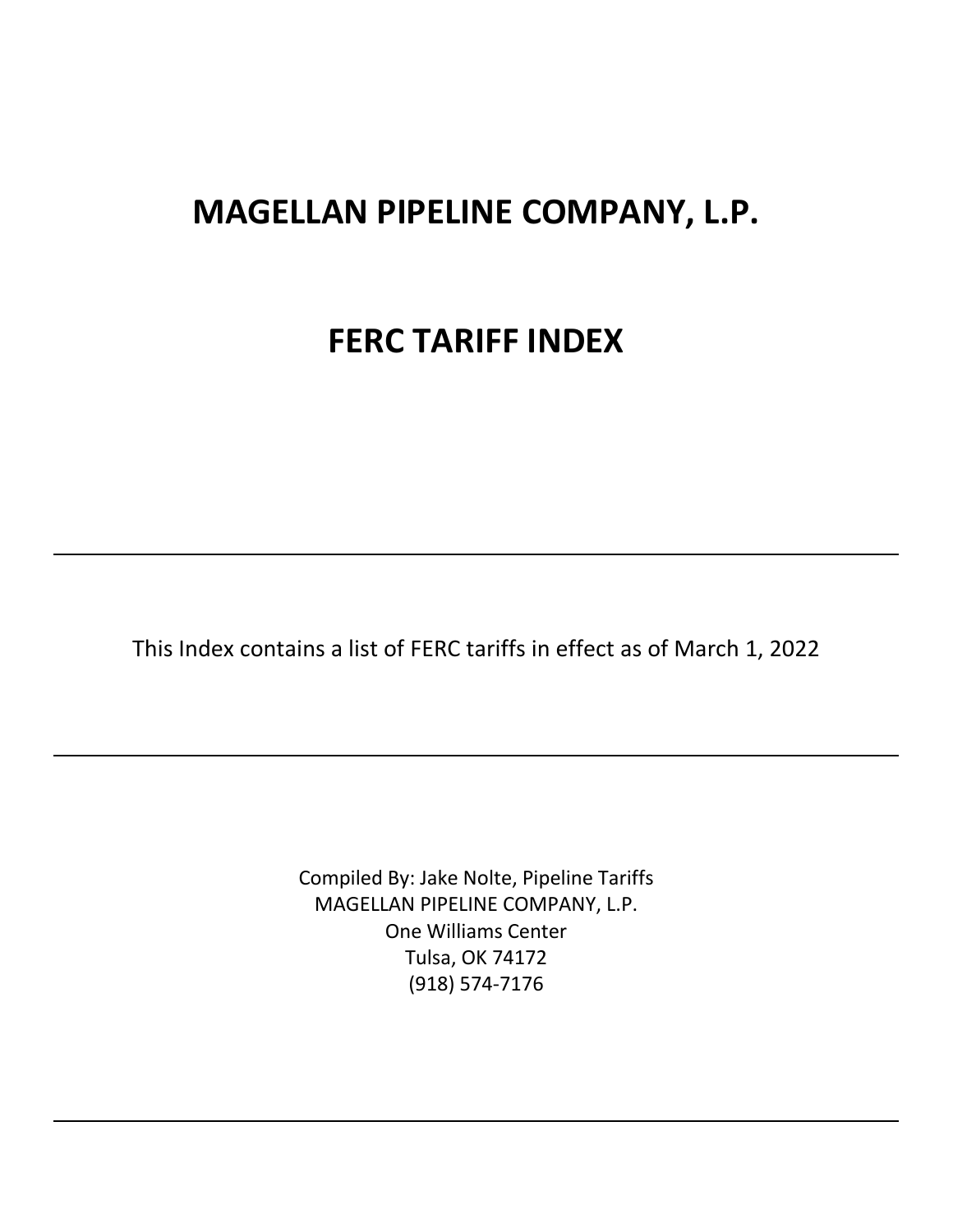### **INDEX OF ORIGINS**

| <b>PRODUCT: Crude</b> |                        |                                  |
|-----------------------|------------------------|----------------------------------|
| <b>ORIGIN</b>         | <b>FERC TARIFF No.</b> | <b>ISSUING</b><br><b>CARRIER</b> |
| Cushing, OK           | 176.2.0                | MPL                              |

| <b>PRODUCTS: Natural Gasoline, Normal Butane, Refinery Grade Butane</b> |                        |                                  |
|-------------------------------------------------------------------------|------------------------|----------------------------------|
| <b>ORIGIN</b>                                                           | <b>FERC TARIFF No.</b> | <b>ISSUING</b><br><b>CARRIER</b> |
| Des Moines (Oneok Jct.), IA                                             | 173.13.0               | <b>MPL</b>                       |
| Pine Bend, MN                                                           | 173.13.0               | <b>MPL</b>                       |
| Pine Bend, MN                                                           | 44.12.0                | <b>ONEOK</b>                     |
| Plattsburg, MO                                                          | 173.13.0               | <b>MPL</b>                       |

| <b>PRODUCT: Petroleum Products</b>                    |                                                                                      |                                  |
|-------------------------------------------------------|--------------------------------------------------------------------------------------|----------------------------------|
| <b>ORIGIN</b>                                         | <b>FERC TARIFF No.</b>                                                               | <b>ISSUING</b><br><b>CARRIER</b> |
| Ardmore, OK                                           | 160.39.1 / 160.48.1 / 169.9.0 / 195.0.0 /<br>196.2.0                                 | <b>MPL</b>                       |
| Artesia, NM                                           | 189.5.0                                                                              | <b>MPL</b>                       |
| Baytown, TX                                           | 190.4.1 / 195.0.0                                                                    | <b>MPL</b>                       |
| Casper, WY (aka Strouds, WY)                          | .23.0                                                                                | <b>MPL</b>                       |
| Cheyenne, WY                                          | 184.24.0                                                                             | <b>MPL</b>                       |
| Coffeyville, KS (3)                                   | 160.39.1 / 170.36.1 / 169.9.0 / 188.4.0                                              | <b>MPL</b>                       |
| Coffeyville (Montgomery Co.), KS                      | 61.0.0                                                                               | <b>ETEPPC</b>                    |
| Commerce City, CO                                     | 184.24.0                                                                             | <b>MPL</b>                       |
| Duncan, OK                                            | 160.39.1 / 160.48.1 / 170.36.1 / 169.9.0 /<br>188.4.0 / 195.0.0 / 196.2.0            | <b>MPL</b>                       |
| Duncan (Stephens Co.), OK                             | 61.0.0                                                                               | <b>ETEPPC</b>                    |
| East Houston, TX                                      | 160.48.1 / 170.36.1 / 171.33.1 / 180.10 /<br>195.0.0 / 196.2.0                       | <b>MPL</b>                       |
| El Dorado, KS (3)                                     | 160.39.1 / 163.14.0 / 169.9.0 / 170.36.1 /<br>178.10.0 / 188.4.0                     | <b>MPL</b>                       |
| El Dorado (Butler Co.), KS                            | 61.0.0                                                                               | <b>ETEPPC</b>                    |
| El Paso (MPL), TX                                     | 160.48.1                                                                             | <b>MPL</b>                       |
| El Paso Station, TX (Western Refinery or HEP El Paso) | 160.48.1 / 182.10.0 / 198.0.0                                                        | <b>MPL</b>                       |
| Fargo Jct., ND                                        | 193.3.0                                                                              | <b>MPL</b>                       |
| Frost, TX                                             | 168.12.0                                                                             | <b>MPL</b>                       |
| Galena Park, TX                                       | 160.48.1 / 170.36.1 / 171.33.1 / 180.10 /<br>195.0.0 / 196.2.0                       | <b>MPL</b>                       |
| Glenpool, OK                                          | 160.39.1                                                                             | <b>MPL</b>                       |
| Kansas City Jct., KS (3)                              | 160.39.1                                                                             | <b>MPL</b>                       |
| Manhattan, IL                                         | 165.13.1                                                                             | <b>MPL</b>                       |
| McPherson, KS                                         | 160.39.1 / 160.48.1 / 163.14.0 / 169.9.0 /<br>170.36.1 / 188.4.0 / 195.0.0 / 196.2.0 | <b>MPL</b>                       |
| McPherson (McPherson Co.), KS                         | 61.0.0                                                                               | <b>ETEPPC</b>                    |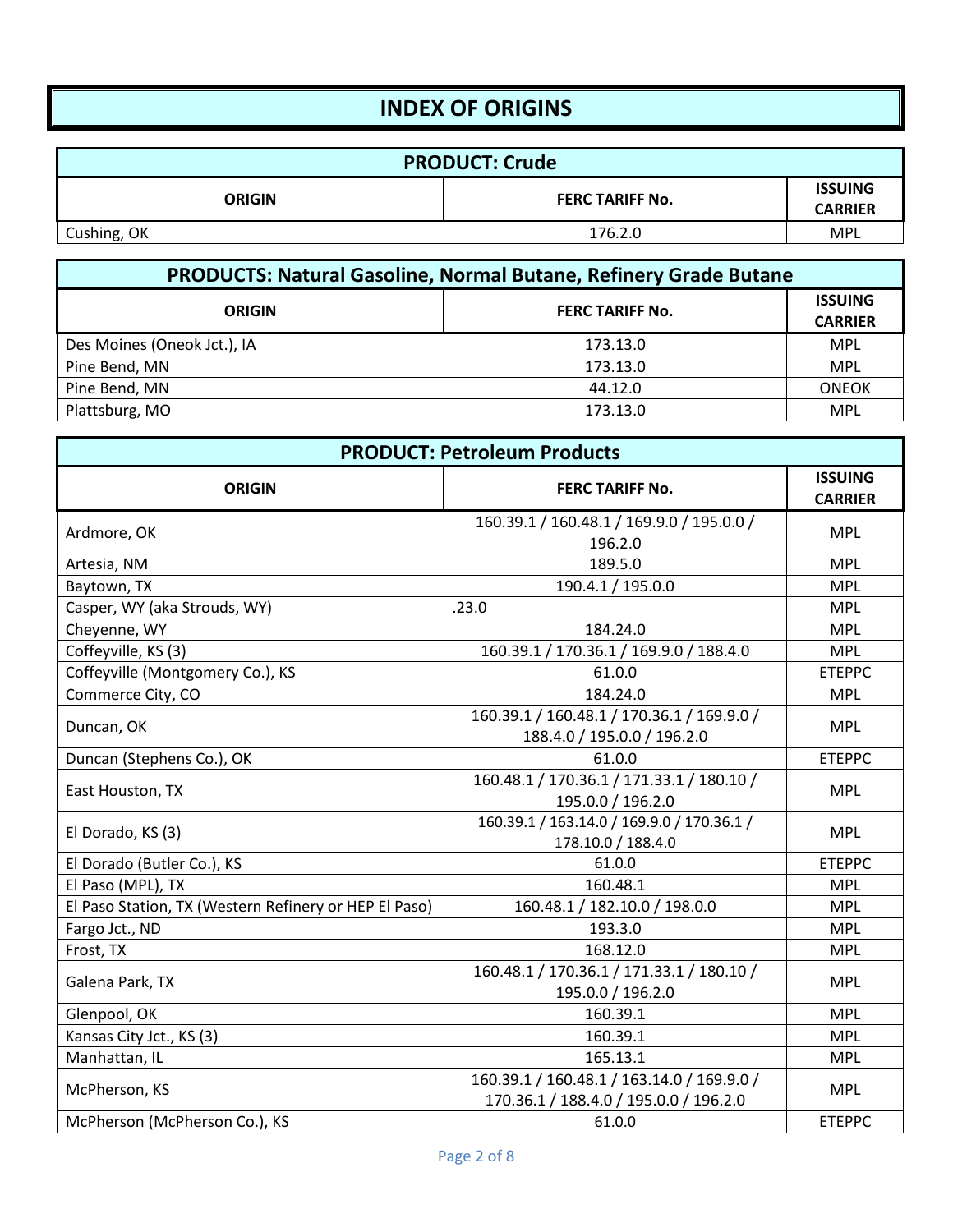| <b>ORIGIN</b>                                   | <b>FERC TARIFF No.</b>                                                               | <b>ISSUING</b><br><b>CARRIER</b> |
|-------------------------------------------------|--------------------------------------------------------------------------------------|----------------------------------|
| Minneapolis (Roseville), MN (2)                 | 160.39.1 / 169.9.0 / 170.36.1                                                        | <b>MPL</b>                       |
| Minot, ND                                       | 194.2.1                                                                              | <b>MPL</b>                       |
| Mt. Vernon, Lawrence County, MO                 | 185.18.1                                                                             | <b>MPL</b>                       |
| Mule Creek Jct., WY                             | 184.24.0                                                                             | <b>MPL</b>                       |
| Pine Bend, MN (2)                               | 160.39.1 / 169.9.0 / 170.36.1 / 191.4.1                                              | <b>MPL</b>                       |
| Pasadena-Houston, TX                            | 166.25.1                                                                             | <b>MPL</b>                       |
| Pasadena, TX                                    | 170.36.1 / 180.10 / 186.9.1 / 195.0.0                                                | <b>MPL</b>                       |
| Pasadena (MVP), TX                              | 160.48.1 / 195.0.0 / 196.2.0                                                         | <b>MPL</b>                       |
| Ponca City, OK (1)                              | 160.39.1 / 160.48.1 / 169.9.0 / 170.36.1 /<br>185.18.1 / 188.4.0 / 195.0.0 / 196.2.0 | <b>MPL</b>                       |
| Ponca City (Osage Co.), OK                      | 61.0.0                                                                               | <b>ETEPPC</b>                    |
| Ponca City, OK (P66 Cherokee PL)                | 185.18.1                                                                             | <b>MPL</b>                       |
| Port Arthur, TX                                 | 166.25.1 / 171.33.1 / 180.10                                                         | <b>MPL</b>                       |
| Port Neches, TX                                 | 166.25.1                                                                             | <b>MPL</b>                       |
| Rosemount, MN (2)                               | 160.39.1 / 170.36.1                                                                  | <b>MPL</b>                       |
| <b>Stanton Station, TX</b>                      | 160.48.1                                                                             | <b>MPL</b>                       |
| St. Charles Jct., MO                            | 192.2.0                                                                              | <b>MPL</b>                       |
| St. Paul Park, MN (2)                           | 160.39.1 / 169.9.0 / 170.36.1                                                        | <b>MPL</b>                       |
| Superior, WI                                    | 160.39.1 / 170.36.1                                                                  | <b>MPL</b>                       |
| Texas City, TX                                  | 160.48.1 / 170.36.1 / 171.33.1 / 180.10 /<br>186.9.1                                 | <b>MPL</b>                       |
| Tulsa, OK (1)                                   | 160.39.1 / 160.48.1 / 169.9.0 / 170.36.1 /<br>188.4.0 / 195.0.0 / 196.2.0            | <b>MPL</b>                       |
| Tulsa (Tulsa Co.), OK                           | 61.0.0                                                                               | <b>ETEPPC</b>                    |
| Valero Refining-Texas L.P.-Houston, TX Refinery | 197.1.1                                                                              | <b>MPL</b>                       |
| Wichita, KS                                     | 160.39.1 / 169.9.0 / 170.36.1                                                        | <b>MPL</b>                       |
| Wilmington, IL                                  | 164.12.0                                                                             | <b>MPL</b>                       |
| Wynnewood Jct., OK                              | 160.48.1 / 195.0.0 / 196.2.0                                                         | <b>MPL</b>                       |
| Wynnewood, OK                                   | 160.39.1 / 169.9.0 / 170.36.1 / 188.4.0                                              | <b>MPL</b>                       |
| Wynnewood (Garvin Co.), OK                      | 61.0.0                                                                               | <b>ETEPPC</b>                    |

| <b>PRODUCT: Propane</b> |                        |                                  |
|-------------------------|------------------------|----------------------------------|
| <b>ORIGIN</b>           | <b>FERC TARIFF No.</b> | <b>ISSUING</b><br><b>CARRIER</b> |
| Conway Holding, KS      | 80.36.0                | <b>MAPL</b>                      |
| El Dorado, KS           | 172.12.0               | <b>MPL</b>                       |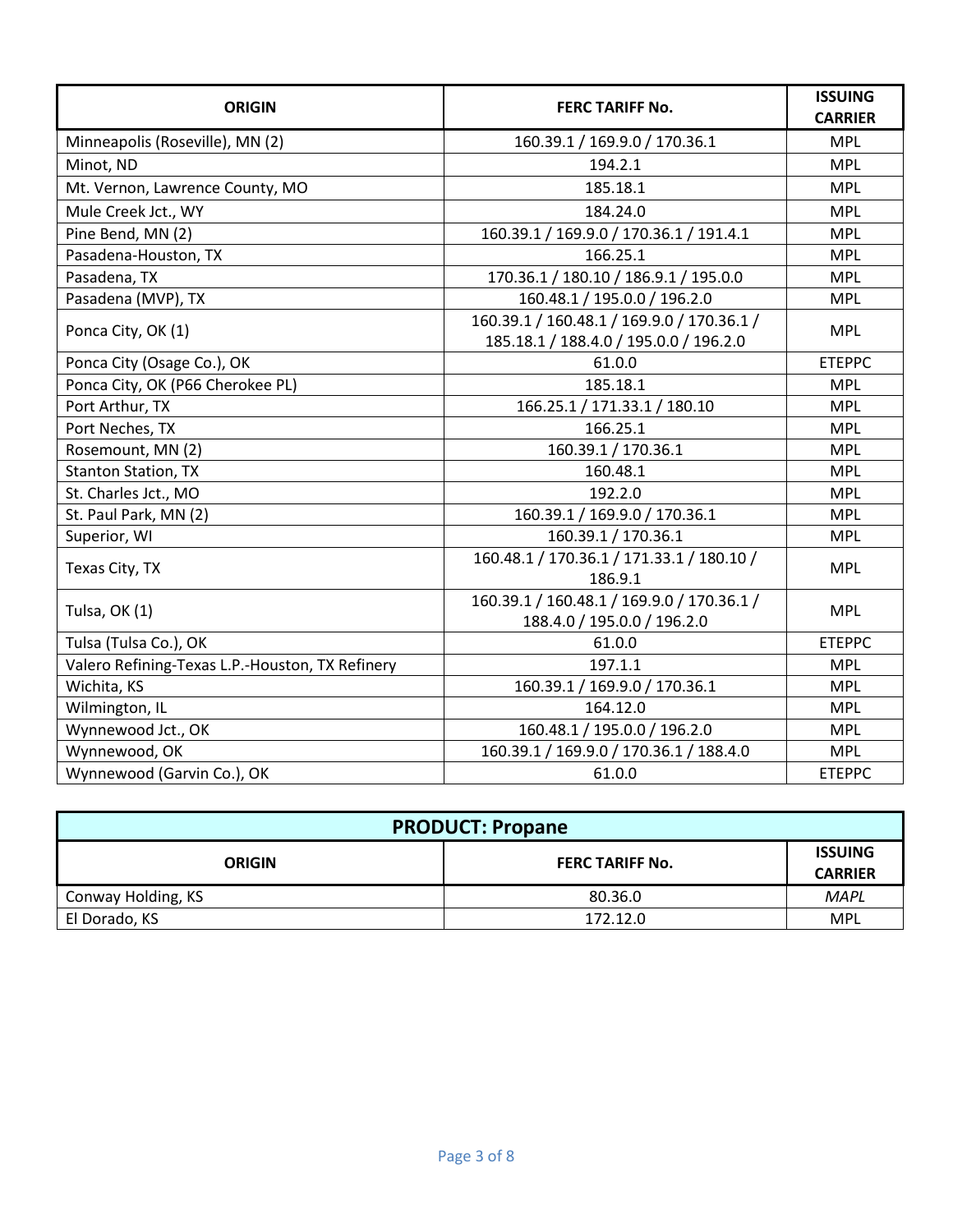### **INDEX OF DESTINATIONS**

|                    | <b>PRODUCT: Crude</b> |                        |                                  |
|--------------------|-----------------------|------------------------|----------------------------------|
| <b>DESTINATION</b> |                       | <b>FERC TARIFF No.</b> | <b>ISSUING</b><br><b>CARRIER</b> |
|                    | Cushing, OK           | 176.2.0                | <b>MPL</b>                       |

|            | <b>PRODUCTS: Natural Gasoline, Normal Butane, Refinery Grade Butane</b> |                                           |                                  |
|------------|-------------------------------------------------------------------------|-------------------------------------------|----------------------------------|
|            | <b>DESTINATION</b>                                                      | <b>FERC TARIFF No.</b>                    | <b>ISSUING</b><br><b>CARRIER</b> |
| ŧ          | Bettendorf, IA                                                          | 173.13.0                                  | <b>MPL</b>                       |
| $\ddagger$ | Bushton, KS                                                             | 44.12.0                                   | <b>ONEOK</b>                     |
| $\ddagger$ | Conway, KS                                                              | 44.12.0                                   | <b>ONEOK</b>                     |
|            | Des Moines, IA                                                          | 173.13.0                                  | <b>MPL</b>                       |
| ŧ          | Kansas City, KS                                                         | 173.13.0                                  | <b>MPL</b>                       |
|            |                                                                         | <b>PRODUCT: Petroleum Products</b>        |                                  |
|            | <b>DESTINATION</b>                                                      | <b>FERC TARIFF No.</b>                    | <b>ISSUING</b><br><b>CARRIER</b> |
| $\ddagger$ | Albany, IL                                                              | 160.39.1                                  | <b>MPL</b>                       |
| ŧ          | Albuquerque Station, NM                                                 | 160.48.1 / 166.25.1 / 186.9.1 / 189.5.0 / | <b>MPL</b>                       |
|            |                                                                         | 190.4.1 / 191.4.1 / 195.0.0 / 198.0.0     |                                  |
|            | Alexandria, MN                                                          | 160.39.1 / 193.3.0 / 194.2.1              | <b>MPL</b>                       |
| ŧ          | Amboy, IL                                                               | 160.39.1                                  | <b>MPL</b>                       |
| $\ddagger$ | Atchison (Lincoln Grain), KS                                            | 160.39.1                                  | <b>MPL</b>                       |
| ŧ          | Belen Station, NM                                                       | 160.48.1 / 166.25.1 / 186.9.1 / 189.5.0 / | <b>MPL</b>                       |
|            |                                                                         | 190.4.1 / 191.4.1 / 195.0.0 / 196.2.0     |                                  |
| ŧ          | Bethany, MO                                                             | 160.39.1                                  | <b>MPL</b>                       |
| $\ddagger$ | Bettendorf, IA                                                          | 160.39.1 / 164.12.0 / 165.13.1            | <b>MPL</b>                       |
|            | Carthage, MO                                                            | 160.39.1 / 166.25.1                       | <b>MPL</b>                       |
|            | Cheyenne, WY                                                            | 184.24.0                                  | <b>MPL</b>                       |
| $\ddagger$ | Chippewa Falls, WI                                                      | 160.39.1 / 170.36.1 / 193.3.0 / 194.2.1   | <b>MPL</b>                       |
|            | Columbia, MO                                                            | 160.39.1                                  | <b>MPL</b>                       |
| ŧ          | Commerce City, CO                                                       | 163.14.0 / 184.24.0                       | <b>MPL</b>                       |
| $\ddagger$ | Cushing, OK                                                             | 160.39.1                                  | <b>MPL</b>                       |
| $\ddagger$ | Dallas, TX                                                              | 160.48.1 / 191.4.1                        | <b>MPL</b>                       |
| $\ddagger$ | Denver, CO                                                              | 163.14.0 / 164.12.0 / 178.10.0 / 184.24.0 | <b>MPL</b>                       |
|            | Des Moines, IA                                                          | 160.39.1 / 169.9.0 / 170.36.1             | <b>MPL</b>                       |
| ŧ          | Des Moines (Flint Hills), IA                                            | 160.39.1                                  | <b>MPL</b>                       |
|            | Doniphan, NE                                                            | 160.39.1                                  | <b>MPL</b>                       |
|            | Dubuque, IA                                                             | 160.39.1                                  | <b>MPL</b>                       |
| ŧ          | Duluth, MN                                                              | 160.39.1                                  | <b>MPL</b>                       |
| $\ddagger$ | Duncan, OK                                                              | 160.48.1                                  | <b>MPL</b>                       |
|            | Dupont, CO                                                              | 163.14.0 / 184.24.0                       | <b>MPL</b>                       |
| $\ddagger$ | El Dorado, KS                                                           | 160.39.1                                  | <b>MPL</b>                       |
| ŧ          | El Paso (MPL), TX                                                       | 160.48.1 / 180.10 / 189.5.0 / 191.4.1     | <b>MPL</b>                       |
| $\ddagger$ | El Paso (Western), TX                                                   | 180.10                                    | <b>MPL</b>                       |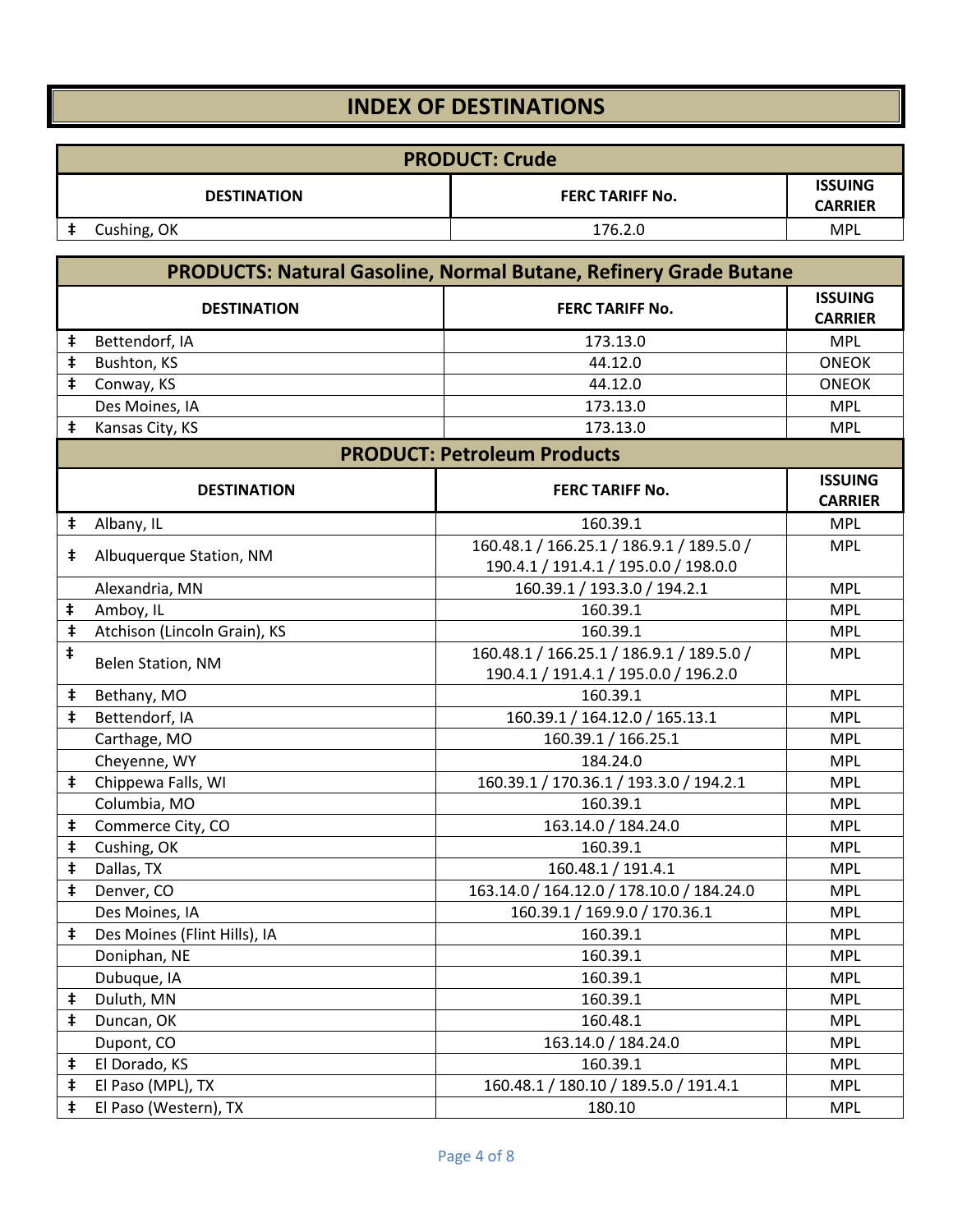|                                                  | <b>DESTINATION</b>                                         | <b>FERC TARIFF No.</b>                           | <b>ISSUING</b><br><b>CARRIER</b> |  |
|--------------------------------------------------|------------------------------------------------------------|--------------------------------------------------|----------------------------------|--|
| ŧ.                                               | El Paso, TX (Frontera Juarez Pipeline-PMI)                 | 160.48.1 / 166.25.1 / 180.10 / 186.9.1 / 189.5.0 | <b>MPL</b>                       |  |
|                                                  |                                                            | / 190.4.1 / 191.4.1 / 195.0.0                    |                                  |  |
| $\ddagger$                                       | El Paso, TX (SFPP, LP - Kinder Morgan Pipe                 | 160.48.1 / 166.25.1 / 180.10 / 186.9.1 / 189.5.0 | <b>MPL</b>                       |  |
|                                                  | Line)                                                      | / 190.4.1 / 191.4.1 / 195.0.0                    |                                  |  |
|                                                  | Enid, OK                                                   | 160.39.1                                         | <b>MPL</b>                       |  |
|                                                  | Fargo (West Fargo), ND                                     | 160.39.1 / 169.9.0 / 193.3.0 / 194.2.1           | <b>MPL</b>                       |  |
| ŧ                                                | Fort Dodge, IA                                             | 160.39.1                                         | <b>MPL</b>                       |  |
|                                                  | Fort Smith, AR                                             | 160.39.1                                         | <b>MPL</b>                       |  |
|                                                  | Fountain, CO                                               | 163.14.0 / 184.24.0                              | <b>MPL</b>                       |  |
| ŧ                                                | Frost, TX                                                  | 160.48.1 / 191.4.1                               | <b>MPL</b>                       |  |
| $\ddagger$                                       | Glenpool (Explorer), OK                                    | 160.39.1 / 191.4.1                               | <b>MPL</b>                       |  |
|                                                  | Grand Fork (MPL), ND                                       | 160.39.1 / 169.9.0 / 193.3.0 / 194.2.1           | <b>MPL</b>                       |  |
| ŧ                                                | Grand Forks, (BN), ND                                      | 160.39.1                                         | <b>MPL</b>                       |  |
| ŧ                                                | Great Bend, KS                                             | 160.39.1                                         | <b>MPL</b>                       |  |
| ŧ                                                | Hearne, TX                                                 | 191.4.1                                          | <b>MPL</b>                       |  |
| ŧ                                                | Heavener, OK                                               | 160.39.1 / 170.36.1 / 191.4.1                    | <b>MPL</b>                       |  |
|                                                  | Heyworth, IL                                               | 160.39.1 / 164.12.0 / 165.13.1                   | <b>MPL</b>                       |  |
| ŧ                                                | Humboldt, KS                                               | 160.39.1                                         | <b>MPL</b>                       |  |
| ŧ                                                | Inver Hills (NSP), MN                                      | 160.39.1                                         | <b>MPL</b>                       |  |
| Iowa City (Coralville), IA<br>160.39.1           |                                                            |                                                  | <b>MPL</b>                       |  |
| ŧ                                                | Kansas City (Argentine), KS                                | 160.39.1 / 170.36.1                              | <b>MPL</b>                       |  |
|                                                  | Kansas City (Fairfax), KS                                  | 160.39.1 / 170.36.1                              | <b>MPL</b>                       |  |
| ŧ                                                | Kansas City (KCI), MO                                      | 160.39.1                                         | <b>MPL</b>                       |  |
|                                                  | Kansas City (Olathe), KS                                   | 160.39.1 / 170.36.1                              | <b>MPL</b>                       |  |
| ŧ                                                | Kansas City (Santa Fe), KS                                 | 160.39.1 / 170.36.1                              | <b>MPL</b>                       |  |
| ŧ<br>Kinder Morgan Galena Park, TX<br>186.9.1    |                                                            |                                                  | <b>MPL</b>                       |  |
| $\ddagger$                                       | Lincoln (BN), NE<br>160.39.1 / 170.36.1                    |                                                  | <b>MPL</b>                       |  |
| $\ddagger$<br>Lincoln (Electric), NE<br>160.39.1 |                                                            |                                                  | <b>MPL</b>                       |  |
| ŧ                                                | Lincoln (Jamaica), NE                                      | 160.39.1                                         | <b>MPL</b>                       |  |
|                                                  | Lincoln (MPL) (Roca), NE                                   | 160.39.1                                         | <b>MPL</b>                       |  |
| ŧ                                                | Lincoln (Terra), NE                                        | 160.39.1                                         | <b>MPL</b>                       |  |
|                                                  | Mankato, MN                                                | 160.39.1                                         | <b>MPL</b>                       |  |
|                                                  | Marshall, MN                                               | 160.39.1 / 193.3.0 / 194.2.1                     | <b>MPL</b>                       |  |
|                                                  | Mason City, IA                                             | 160.39.1                                         | <b>MPL</b>                       |  |
| $\ddagger$                                       | McRae Jct., AR                                             | 188.4.0 / 191.4.1                                | <b>MPL</b>                       |  |
| ŧ                                                | Memphis (Lion Oil Terminal), Shelby Co., TN                | 61.0.0                                           | <b>ETEPPC</b>                    |  |
| ŧ                                                | Memphis (WesPac Pipeline), Shelby Co., TN                  | 61.0.0                                           | <b>ETEPPC</b>                    |  |
| ŧ                                                | Menard, IL                                                 | 160.39.1 / 164.12.0 / 165.13.1                   | <b>MPL</b>                       |  |
|                                                  | Milford, IA                                                | 160.39.1                                         | <b>MPL</b>                       |  |
|                                                  | Minneapolis (MPL), MN                                      | 160.39.1 / 169.9.0 / 193.3.0 / 194.2.1           | <b>MPL</b>                       |  |
| $\ddagger$                                       | Minneapolis (Roseville), MN                                | 160.39.1                                         | <b>MPL</b>                       |  |
| $\ddagger$                                       | Minneapolis-St. Paul Int'l., MN                            | 160.39.1                                         | <b>MPL</b>                       |  |
| $\ddagger$                                       | MPL El Paso Jct., TX (formerly El Paso Plains<br>Pipeline) | 160.48.1                                         | <b>MPL</b>                       |  |
| ŧ                                                | MPL Galena Park, Jct. (Holland Ave Jct), TX                | 171.33.1 / 186.9.1 / 190.4.1                     | <b>MPL</b>                       |  |
| $\ddagger$                                       | MTH Pasadena, TX Jct.                                      | 160.48.1                                         | <b>MPL</b>                       |  |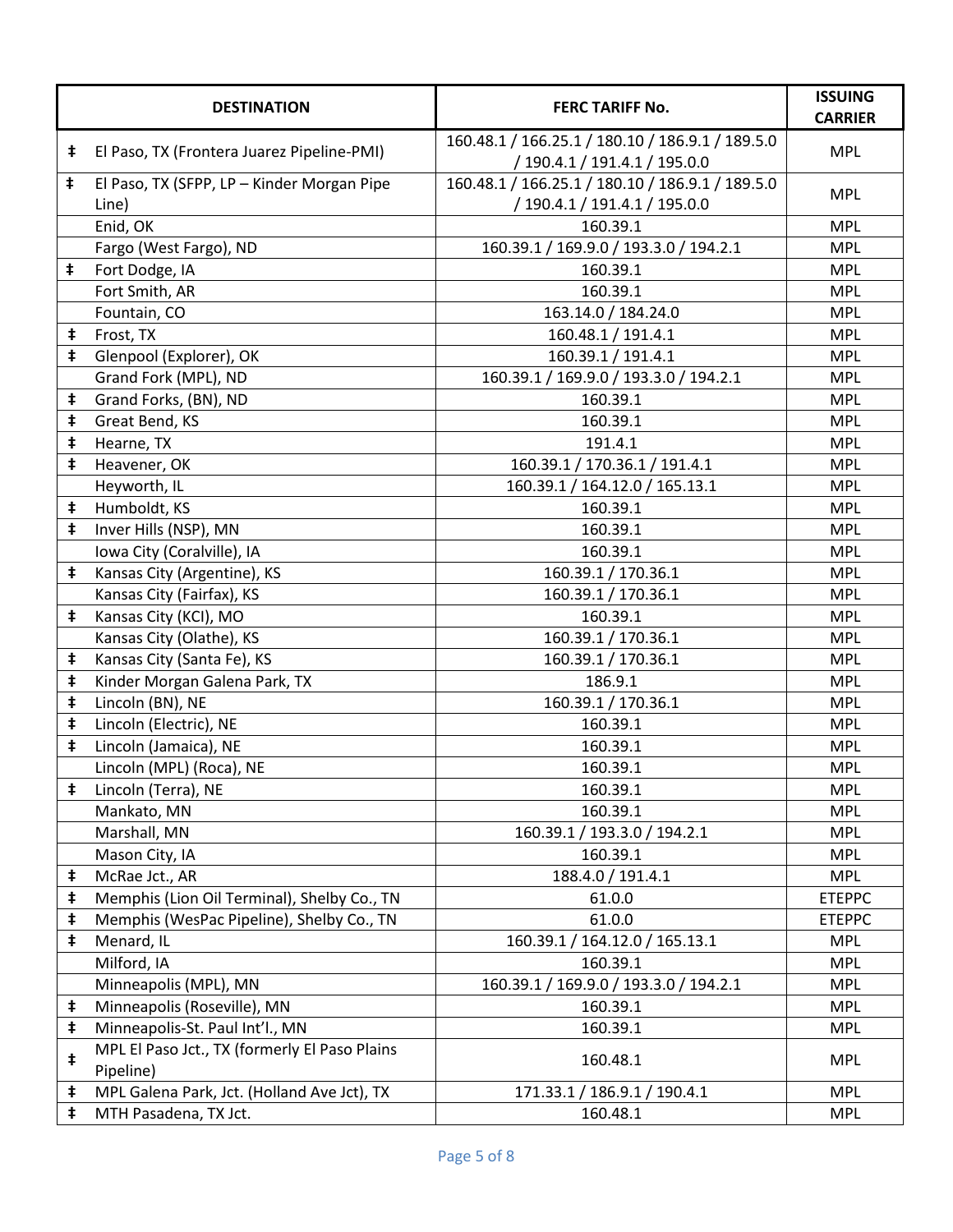|            | <b>DESTINATION</b>                          | <b>FERC TARIFF No</b>                                                      | <b>ISSUING</b><br><b>CARRIER</b> |
|------------|---------------------------------------------|----------------------------------------------------------------------------|----------------------------------|
| ŧ          | Mt. Vernon, MO                              | 160.39.1 / 166.25.1                                                        | <b>MPL</b>                       |
| $\ddagger$ | Nebraska City, NE                           | 160.39.1                                                                   | <b>MPL</b>                       |
|            |                                             | 160.39.1 / 160.48.1 / 170.36.1 / 186.9.1 /                                 |                                  |
|            | North Little Rock (MPL), AR                 | 197.1.1 / 190.4.1 / 191.4.1                                                | <b>MPL</b>                       |
| $\ddagger$ | North Little Rock (Others), AR              | 160.39.1 / 160.48.1 / 170.36.1 / 186.9.1 /                                 | <b>MPL</b>                       |
|            |                                             | 197.1.1 / 190.4.1 / 191.4.1                                                |                                  |
| $\ddagger$ | Odessa, TX                                  | 160.48.1 / 191.4.1                                                         | <b>MPL</b>                       |
|            | Oklahoma City (MPL), OK                     | 160.39.1 / 170.36.1                                                        | <b>MPL</b>                       |
| $\ddagger$ | Oklahoma City (TMP), OK                     | 160.39.1                                                                   | <b>MPL</b>                       |
| $\ddagger$ | Olathe-Kenneth (Sinclair), KS               | 160.39.1 / 170.36.1                                                        | <b>MPL</b>                       |
| $\ddagger$ | Omaha (Eppley), NE                          | 160.39.1                                                                   | <b>MPL</b>                       |
|            | Omaha (MPL), NE                             | 160.39.1 / 170.36.1                                                        | <b>MPL</b>                       |
|            | Palmyra, MO                                 | 160.39.1                                                                   | <b>MPL</b>                       |
| ŧ          | Pasadena, TX                                | 160.48.1 / 171.33.1                                                        | <b>MPL</b>                       |
| ŧ          | Pine Bend, MN                               | 160.39.1                                                                   | <b>MPL</b>                       |
|            | Rapid City, SD                              | 184.24.0                                                                   | <b>MPL</b>                       |
| ŧ          | Reagan, TX                                  | 191.4.1                                                                    | <b>MPL</b>                       |
|            | Rochester, MN                               | 160.39.1 / 170.36.1                                                        | <b>MPL</b>                       |
| $\ddagger$ | Rogers, Benton County, AR                   | 160.39.1 / 166.25.1 / 185.18.1                                             | <b>MPL</b>                       |
| ŧ          | Santa Teresa (UP Fuel Depot), NM            | 160.48.1 / 166.25.1 / 171.33.1 / 186.9.1 /                                 | <b>MPL</b>                       |
|            |                                             | 189.5.0 / 190.4.1 / 191.4.1 / 195.0.0                                      |                                  |
| ŧ          | Savage, MN                                  | 160.39.1                                                                   | <b>MPL</b>                       |
| ŧ          | Scott City, KS                              | 160.39.1                                                                   | <b>MPL</b>                       |
| $\ddagger$ | Shakopee (NSP), MN                          | 160.39.1                                                                   | <b>MPL</b>                       |
|            | Sioux City, IA                              | 160.39.1                                                                   | <b>MPL</b>                       |
|            | Sioux Falls, SD                             | 160.39.1 / 170.36.1 / 193.3.0 / 194.2.1                                    | <b>MPL</b>                       |
|            | Springfield, MO                             | 160.39.1 / 166.25.1 / 170.36.1                                             | <b>MPL</b>                       |
| $\ddagger$ | St Charles, MO                              | 166.25.1 / 192.2.0                                                         | <b>MPL</b>                       |
| $\ddagger$ | St. Bonifacius, MN                          | 160.39.1                                                                   | <b>MPL</b>                       |
| ŧ          | St. Joseph (Wathena, KS), MO                | 160.39.1                                                                   | <b>MPL</b>                       |
| $\ddagger$ | St. Paul Park, MN                           | 160.39.1                                                                   | <b>MPL</b>                       |
| $\ddagger$ | Superior, WI                                | 160.39.1                                                                   | <b>MPL</b>                       |
|            | Topeka, KS                                  | 160.39.1                                                                   | <b>MPL</b>                       |
|            | Tulsa, OK                                   | 160.39.1 / 160.48.1 / 168.12.0 / 170.36.1 /<br>186.9.1 / 197.1.1 / 190.4.1 | <b>MPL</b>                       |
| $\ddagger$ | Tye (Abilene), TX                           | 160.48.1 / 191.4.1                                                         | <b>MPL</b>                       |
| $\ddagger$ | United States - Mexico International Border | 182.10.0                                                                   | <b>MPL</b>                       |
| ŧ          | Waco, TX                                    | 191.4.1                                                                    | <b>MPL</b>                       |
|            | Waterloo, IA                                | 160.39.1                                                                   | <b>MPL</b>                       |
|            | Watertown, SD                               | 160.39.1 / 193.3.0 / 194.2.1                                               | <b>MPL</b>                       |
| $\ddagger$ | West Ft. Worth, TX                          | 160.48.1 / 191.4.1                                                         | <b>MPL</b>                       |
| $\ddagger$ | West Memphis, Crittenden Co., AR            | 61.0.0                                                                     | <b>ETEPPC</b>                    |
| $\ddagger$ | Wheaton (NSP), WI                           | 160.39.1                                                                   | <b>MPL</b>                       |
| $\ddagger$ | Wichita, KS                                 | 160.39.1 / 170.36.1                                                        | <b>MPL</b>                       |
| $\ddagger$ | Wrenshall, MN                               | 160.39.1                                                                   | <b>MPL</b>                       |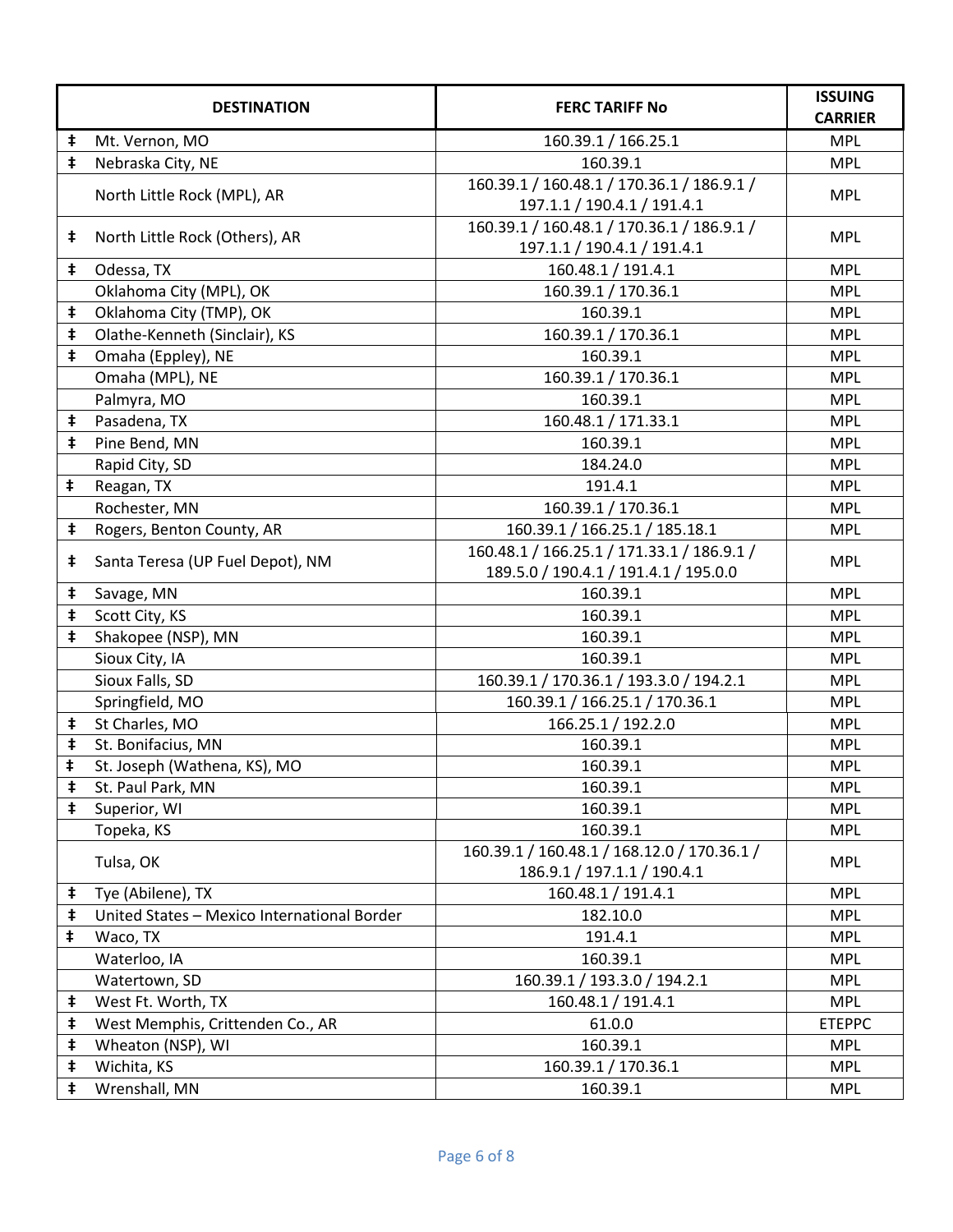| <b>PRODUCT: Propane</b> |                       |                                  |
|-------------------------|-----------------------|----------------------------------|
| <b>DESTINATION</b>      | <b>FERC TARIFF No</b> | <b>ISSUING</b><br><b>CARRIER</b> |
| Carthage, MO            | 172.12.0              | <b>MPL</b>                       |
| Carthage, MO            | 80.36.0               | <b>MAPL</b>                      |
| El Dorado, KS           | 80.36.0               | <b>MAPL</b>                      |

|                            | <b>Explanation of Abbreviations, Notes and Reference Marks</b> |
|----------------------------|----------------------------------------------------------------|
| <b>BN</b>                  | <b>Burlington Northern Railroad</b>                            |
| <b>ETEPPC</b>              | Enterprise TE Products Pipeline Company LLC                    |
| <b>FERC</b>                | <b>Federal Energy Regulatory Commission</b>                    |
| <b>FHR</b>                 | <b>Flint Hills Resources</b>                                   |
| Ft.                        | Fort                                                           |
| Int                        | International                                                  |
| Jct.                       | <b>Junction</b>                                                |
| KCI                        | Kansas City International Airport                              |
| <b>MAPL</b>                | Mid-America Pipeline Company, LLC                              |
| <b>MPL</b>                 | Magellan Pipeline Company, L.P.                                |
| Mt.                        | Mount                                                          |
| No.                        | Number                                                         |
| <b>NSP</b>                 | Northern States Power                                          |
| <b>ONEOK</b>               | <b>ONEOK North System, L.L.C.</b>                              |
| St                         | Saint                                                          |
| <b>State Abbreviations</b> | U.S. Postal Service Two-Letter Abbreviations                   |
| TMP                        | TransMontaigne Partners LP                                     |

|     | <b>Explanation of Abbreviations, Notes and Reference Marks (continued)</b>                                                                            |  |  |
|-----|-------------------------------------------------------------------------------------------------------------------------------------------------------|--|--|
| (1) | Oklahoma Central Group Origin                                                                                                                         |  |  |
|     | Minneapolis Group Origin                                                                                                                              |  |  |
| (3) | Kansas Group Origin                                                                                                                                   |  |  |
|     | No terminal facilities provided by Carrier. Tariff rate is for line haul only. Additional contracts for<br>loading or other services may be required. |  |  |

| <b>OTHER INFORMATION</b>                                    |                                                       |  |
|-------------------------------------------------------------|-------------------------------------------------------|--|
| <b>FERC Jurisdictional Interstate Tariffs Issued By MPL</b> |                                                       |  |
| 151.0.0                                                     | Adoption of Magellan Pipeline Company, LLC            |  |
| 152.0.0                                                     | Partial Adoption of Shell Pipeline Company, L.P.      |  |
| 153.0.0                                                     | Adoption of Chase Transportation Company              |  |
| 154.0.0                                                     | Partial Adoption of Conoco Phillips Pipe Line Company |  |
| 155.0.0                                                     | Adoption of Longhorn Partners Pipeline, L.P.          |  |